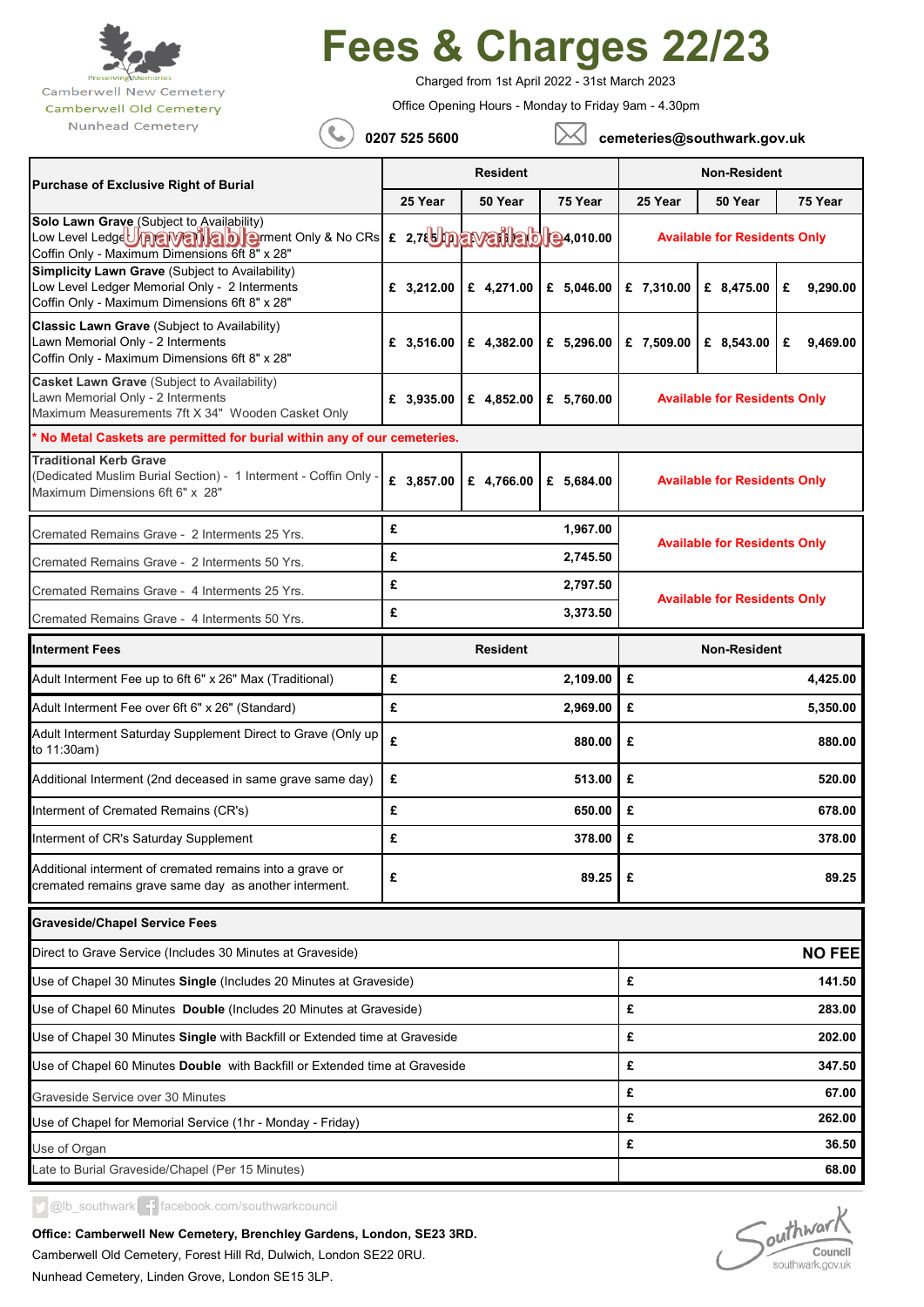## **Fees & Charges Charged from the 1st April 2022 - 31st March 2023**

| <b>Additional Services</b>                                                                                                                                                                                                 |   | <b>Resident</b> |   | <b>Non-Resident</b> |  |  |
|----------------------------------------------------------------------------------------------------------------------------------------------------------------------------------------------------------------------------|---|-----------------|---|---------------------|--|--|
| Cancellation within 48hrs/Late Arrival/Service Over Run Fee                                                                                                                                                                | £ |                 |   | 126.00              |  |  |
| Scattering of cremated remains from another Crematorium                                                                                                                                                                    | £ | 117.25          | £ | 166.00              |  |  |
| Witnessed scattering of cremated remains from Honor Oak Crematorium                                                                                                                                                        | £ | 95.00           | £ | 107.00              |  |  |
| Late Arrival of Cortege (Surcharged per 15 minutes or part thereof)                                                                                                                                                        | £ |                 |   | 68.00               |  |  |
| Service Over Run (Surcharged per 15 minutes or part thereof)                                                                                                                                                               | £ |                 |   | 68.00               |  |  |
| <b>Exclusive Rights of Burial</b>                                                                                                                                                                                          |   | <b>Resident</b> |   | <b>Non-Resident</b> |  |  |
| Transfer of Exclusive Rights of Burial                                                                                                                                                                                     | £ |                 |   | 93.50               |  |  |
| Extension of Exclusive Rights of Burial (Per 10 Year Period)                                                                                                                                                               | £ | 510.00          | £ | 615.00              |  |  |
| Copy Deed of Exclusive Rights of Burial                                                                                                                                                                                    | £ |                 |   | 57.50               |  |  |
| Transfer of Burial Rights & Copy Deed Service                                                                                                                                                                              | £ |                 |   | 140.00              |  |  |
| <b>Exhumations</b>                                                                                                                                                                                                         |   |                 |   |                     |  |  |
| <b>Exhumation (Single Coffin)</b>                                                                                                                                                                                          | £ |                 |   | 5,560.00            |  |  |
| Exhumation of subsequent coffins                                                                                                                                                                                           | £ |                 |   | 910.00              |  |  |
| <b>Exhumation of Cremated Remains (Single)</b>                                                                                                                                                                             | £ |                 |   | 547.00              |  |  |
| Exhumation of any subsequent cremated remains on the same day                                                                                                                                                              | £ |                 |   | 227.50              |  |  |
| <b>Memorial Management</b>                                                                                                                                                                                                 |   |                 |   |                     |  |  |
| Temporary Grave Marker - Oval Plaque/Wooden Cross (12 Months Only)                                                                                                                                                         | £ |                 |   | 66.00               |  |  |
| Temporary Grave Marker - Rectangle (12 Months Only)                                                                                                                                                                        |   |                 |   | 83.00               |  |  |
| <b>Temporary Grave Marker Emblems Additional</b>                                                                                                                                                                           |   |                 |   | 15.00               |  |  |
| Temporary Grave Marker & Permit Bundle (12 Months Only)                                                                                                                                                                    | £ |                 |   | 103.00              |  |  |
| * No marker will be permitted without a permit. Please indicate on interment paperwork if you are supplying a temporary<br>marker, a permit will then be issued. Markers without a permit will be removed without notice.* |   |                 |   |                     |  |  |
| <b>Temporary Grave Marker Permit</b>                                                                                                                                                                                       | £ |                 |   | 41.50               |  |  |
| Simplicity Grave Memorial Permit (25 Years)                                                                                                                                                                                | £ |                 |   | 306.00              |  |  |
| Classic/Casket Grave Memorial Permit Fee (25 Years)                                                                                                                                                                        | £ |                 |   | 316.50              |  |  |
| Fixed Shoe Memorial Permit Fee Adult (25 Years)                                                                                                                                                                            | £ |                 |   | 363.50              |  |  |
| Traditional Memorial Permit Fee (25 Years)                                                                                                                                                                                 |   |                 |   | 399.50              |  |  |
| Added Inscription/Photo Permit On SITE WORK only                                                                                                                                                                           | £ |                 |   | 120.00              |  |  |
| Lawn Memorial Removed for Burial                                                                                                                                                                                           | £ |                 |   | 35.00               |  |  |
| Refix with Added Inscription Permit (Returned after Burial)                                                                                                                                                                | £ |                 |   | 171.00              |  |  |
| Refix Traditional Memorial Returned after Burial with no Additional Work                                                                                                                                                   | £ |                 |   | 45.00               |  |  |
| Refix Lawn Memorial Returned after Burial with no Additional Work                                                                                                                                                          | £ |                 |   | 35.00               |  |  |
| Garden Area Memorial Permit (Older Areas - Pre-Existing Agreement)                                                                                                                                                         | £ |                 |   | 185.00              |  |  |
| Rights to Add a Vase or Tablet (Where permitted - Written Authorisation Required)                                                                                                                                          |   |                 |   | 150.50              |  |  |
| Right to Add Kerbs (Where permitted - Written Authorisation Required)                                                                                                                                                      | £ |                 |   | 244.00              |  |  |
| Memorial Renovation Cleaning or Refix Permit On Site Work                                                                                                                                                                  |   |                 |   | 67.50               |  |  |
| Removal of Memorial (Not Exceeding 7"x3")                                                                                                                                                                                  |   |                 |   | 307.00              |  |  |
| Memorial Bench Permit Only (Existing Benches 5 Years Only)                                                                                                                                                                 | £ |                 |   | 246.50              |  |  |
| Memorial Permit NVF Private Grave (Per 15 Year Period)                                                                                                                                                                     |   |                 |   | 120.00              |  |  |
| Memorial Permit Stillborn Private Grave (Per 15 Year Period)                                                                                                                                                               | £ |                 |   | 192.00              |  |  |
| Memorial Permit Child up to 5 years of Age (Per 15 Year Period)                                                                                                                                                            | £ |                 |   | 235.50              |  |  |
| Memorial Permit Child 5 to 18ys of Age (Per 25 Year Period Simplicity Memorial)                                                                                                                                            | £ |                 |   | 306.00              |  |  |